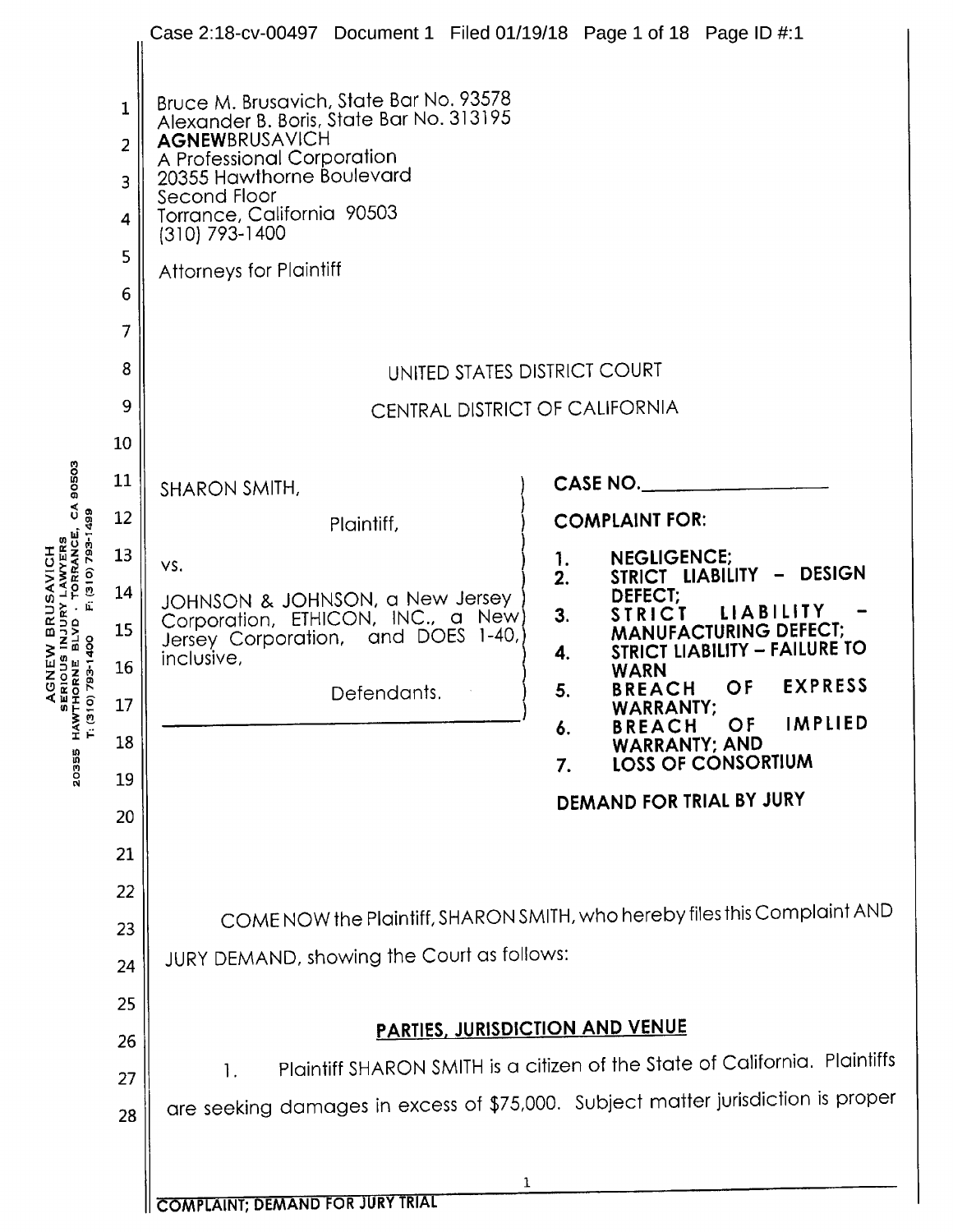Case 2:18-cv-00497 Document <sup>1</sup> Filed 01/19/18 Page 2 of 18 Page ID #:2

 $\begin{array}{l} \text{1} \parallel \text{ pursuit to 28 U.S.C.} \text{\$1332. Determinations have significant contacts with the Central axis.} \end{array}$  $_2$  | District of California, both generally and specific to the subject matter of this action  $_3$   $\parallel$  such that they are subject to personal jurisdiction. A substantial part of the events 4  $\parallel$  and/or omissions giving rise to Plaintiffs' causes of action occurred in the Central 5  $\parallel$  District of California. Pursuant to 28 U.S.C. § 1391(a), venue is proper. This case is 6 subject to transfer to the Northern District of Georgia for inclusion in In Re: Ethicon, 7 | Physiomesh Flexible Composite Hernia Mesh Products Liability Litigation, MDL No 8 2782, for coordinated and consolidated pretrial proceedings.

9 2. Defendant JOHNSON & JOHNSON ("Defendants" and/or "J&J") is a 10 || New Jersey corporation with its principal place of business in New Jersey. All acts  $11$   $\parallel$  and omissions of Defendants as described herein were done by its agents, servants,  $12$   $\parallel$  employees and/or owners, acting in the course and scope of their respective  $13$   $\parallel$  agencies, services, employments and/or ownership.

 $14$  |  $3.$  Defendant ETHICON, INC. ("Defendants") is a New Jersey corporation 15 | with its principal place of business in New Jersey. All acts and omissions of Ethicon, 16 | Inc. as described herein were done by its agents, servants, employees and/or  $17$  owners, acting in the course and scope of their respective agencies, services,  $18$  employments and/or ownership.

19 4. Plaintiffs do not know the true names or identities of the Defendants 20 || sued herein as Does 1-40. Plaintiffs allege that each of these fictitiously named 21 | Defendants may be responsible in some manner for the occurrences herein 22 | alleged, whether as a manufacturer or distributor of pelvic mesh or in some other 23 | capacity, and caused the injuries and damages sustained by Plaintiffs herein 24 | alleged. At all times alleged herein, use of the collective term "Defendants" refers 25  $\parallel$  to the Defendants as well as Defendant Does 1-40. Plaintiffs will amend this 26 Complaint when the true names and capacities of said fictitiously named 27 || defendants are ascertained.

28  $III$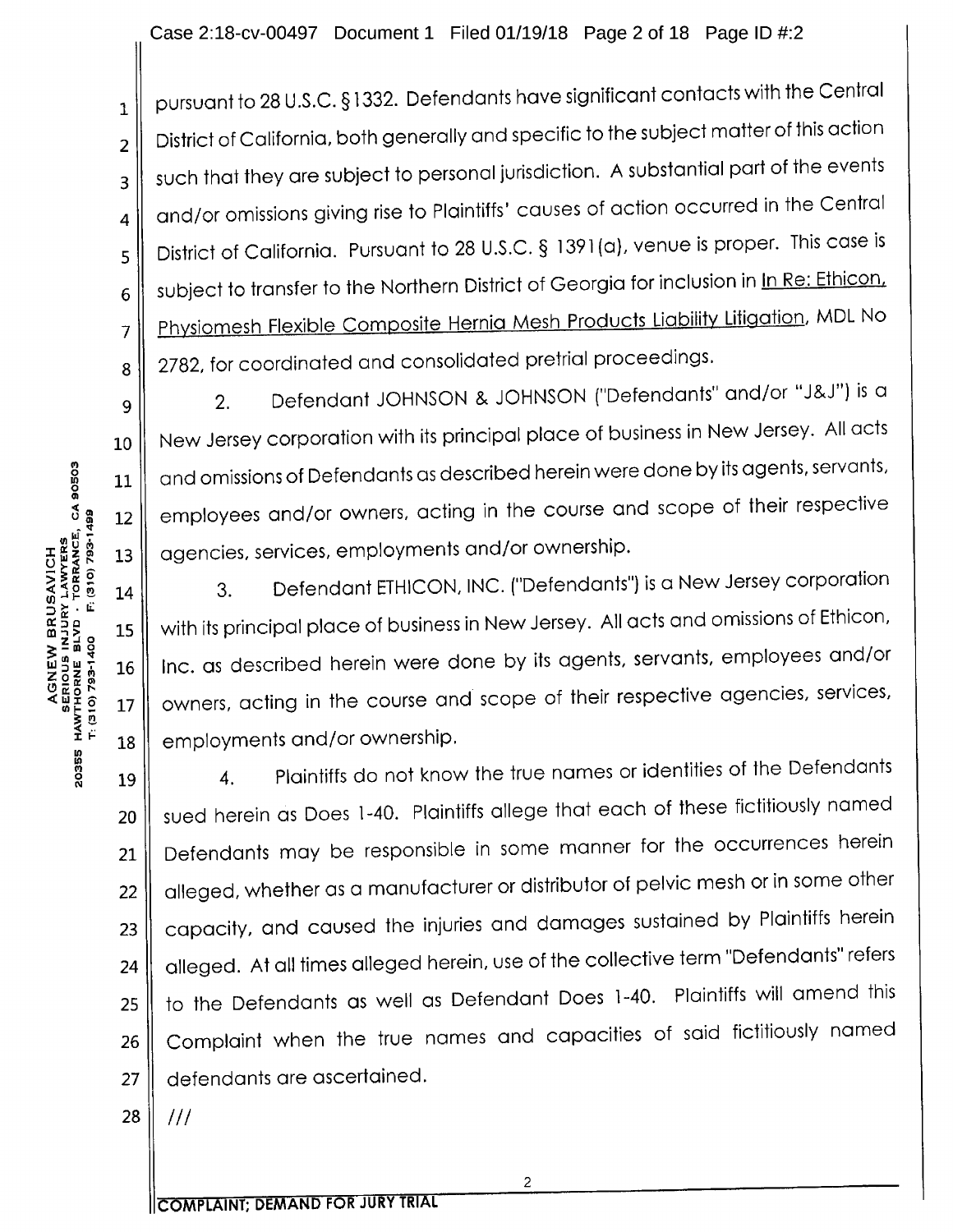# 1 || **FACTUAL BACKGROUND**

2  $\parallel$  5. Plaintiff incorporates by reference paragraphs 1-4 of this Complaint as 3 | if fully set forth herein.

4  $\parallel$  6. Defendants designed, manufactured, packaged, labeled, marketed, 5  $\parallel$  sold, and distributed the Ethicon Physiomesh Flexible Composite Mesh, including  $6 \parallel$  those which were implanted in Plaintiff giving rise to the claims asserted herein.

7 || The Plaintiff SHARON SMITH was implanted with the Ethicon Physiomesh 8 | Flexible Composite Mesh (the "Products") during surgery performed by Houlman 9 | Solomon, M.D. at Torrance Memorial Medical Center, Los Angeles California, on or 10 || about August 17, 2012. The Products were implanted in Plaintiff to treat her 11 | incisional hernia, the uses for which the Products were designed, marketed and 12 | sold. On October 9, 2017, after suffering from continued debilitating pain for years, 13 || her surgeon advised that the Products is the cause.

14 || 8. Due to the Products' defects, Defendants' negligence, and 15 | Defendants' breach of express and implied warranties as described herein, Plaintiff, 16 || SHARON SMITH, suffered severe and permanent bodily injuries and significant  $17$  mental and physical pain and suffering, and economic losses.

<sup>18</sup> 9. Ethicon utilizes <sup>a</sup> light-weight polypropylene (plastic) to manufacture <sup>2</sup> <sup>19</sup> the base layer (middle) of the Physiomesh. Polypropylene is the same material that 20 | Ethicon makes their trans-vaginal mesh and bladder slings from. Ethicon has faced 21 || thousands of lawsuits over its trans-vaginal mesh and bladder slings made from 22 || polypropylene. Ethicon added an absorbable film coating to each side of a 23 | polypropylene sheet to create the Physiomesh. The coating on each side of the 24 | Physiomesh is made of polyglecaprone, which is intended to be absorbed by the 25 | body after implantation. The polyglecaprone coatings alone are not able to 26  $\parallel$  adhere to the polypropylene. A polydioxanone film is utilized on each side of the 27 | polypropylene to bond the polyglecaprone coatings to the polypropylene mesh. 28 | In total, there are 5 layers to the Physiomesh. Every layer except the polypropylene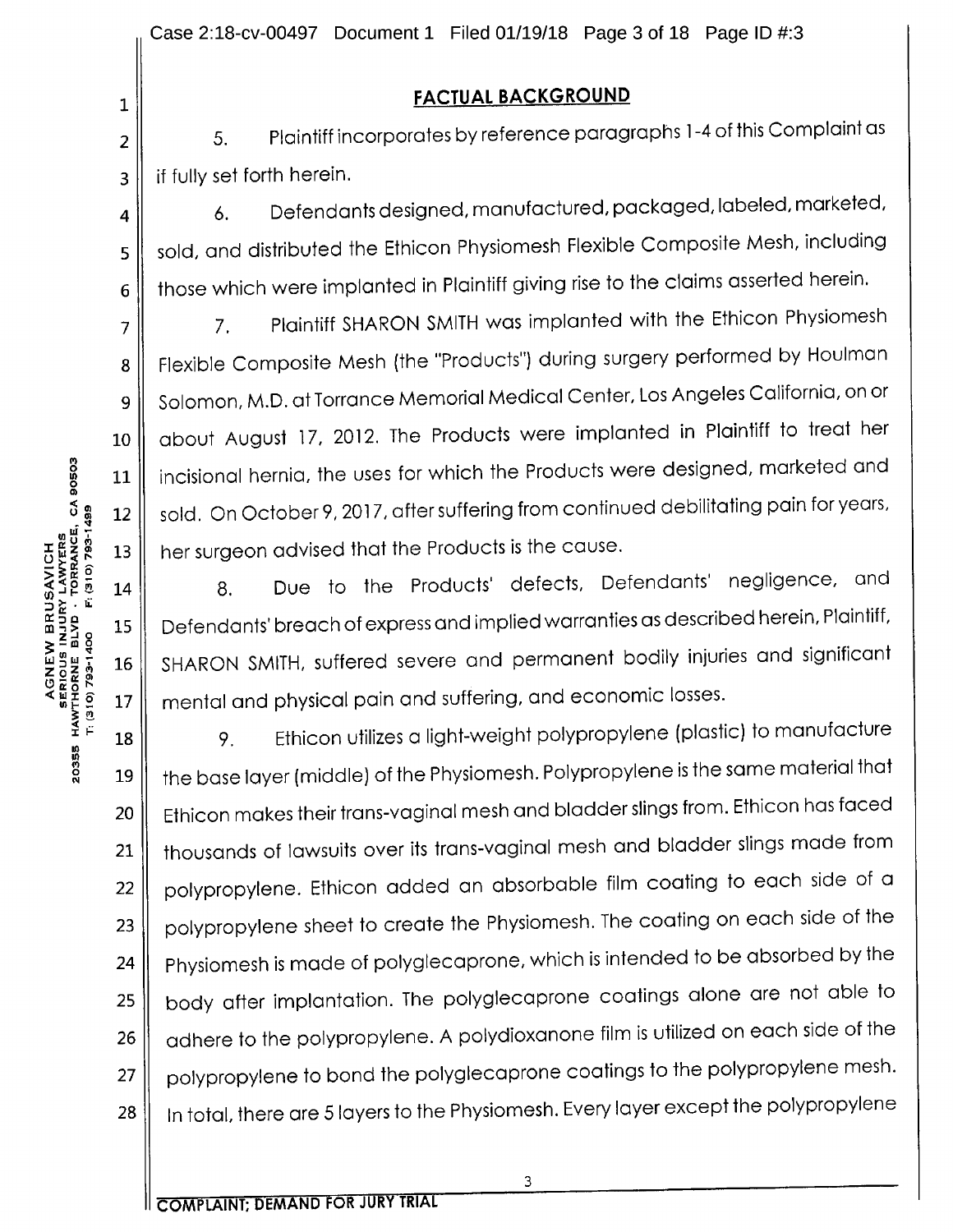$_1\,\Vert\,$  in the middle of the Physiomesh is intended to be absorbed by the body after  $2 \parallel$  implantation.

10. Defendants sought and obtained FDA clearance to market the 4  $\parallel$  Products under Section 510(k) of the Medical Device Amendment to the Food, 5 | Drug and Cosmetics Act. Section 510(k) provides for marketing of a medical  $6$  device if the device is deemed "substantially equivalent" to other predicate 7 devices marketed prior to May 28, 1976. No formal review for safety or efficacy is 8 | required, and no formal review for safety or efficacy was ever conducted with 9 || regard to either of the Products.

10 || 11. On May 25, 2016, Ethicon announced the worldwide market 11 || withdrawal of Physiomesh Flexible Composite Mesh. In fact, Ethicon has issued 12 || statements that the recurrence and revision rates following laparoscopic ventral  $13 \parallel~$  hernia pair were higher with the device than rates associated with the comparator.

 $14$  | 12. The Physiomesh utilizes a lighter weight polypropylene than Ethicon 15 | previously used it its hernia mesh products. A "light-weight" polypropylene mesh 16 | simply means that less polypropylene is utilized to make the mesh. Manufacturers 17. Started using less polypropylene in hopes that there would be less complications 18 | associated with hernia mesh. The "light-weight" polypropylene is also significantly <sup>19</sup> weaker than the old "heavy-weight" polypropylene. As <sup>a</sup> result, many patients 20 || have experienced the Physiomesh tear apart inside of them. Physicians frequently 21 | report patients experiencing their bowels blowing through the middle of the  $22$  | Physiomesh.

23  $\parallel$  13. The Physiomesh has a thick coating on both sides of the polypropylene. 24 | If the Physiomesh is not coated on both sides, the coating easily slides off of the 25 | polypropylene. Utilizing a dual-sided coating enabled each coating to stick to the 26 | other coating and not just the polypropylene. The coating is intended to prevent 27 || the bowel from being exposed to the underlying polypropylene. Polypropylene will 28 | essentially stick or adhere to any tissue or organs in the human body. If the

3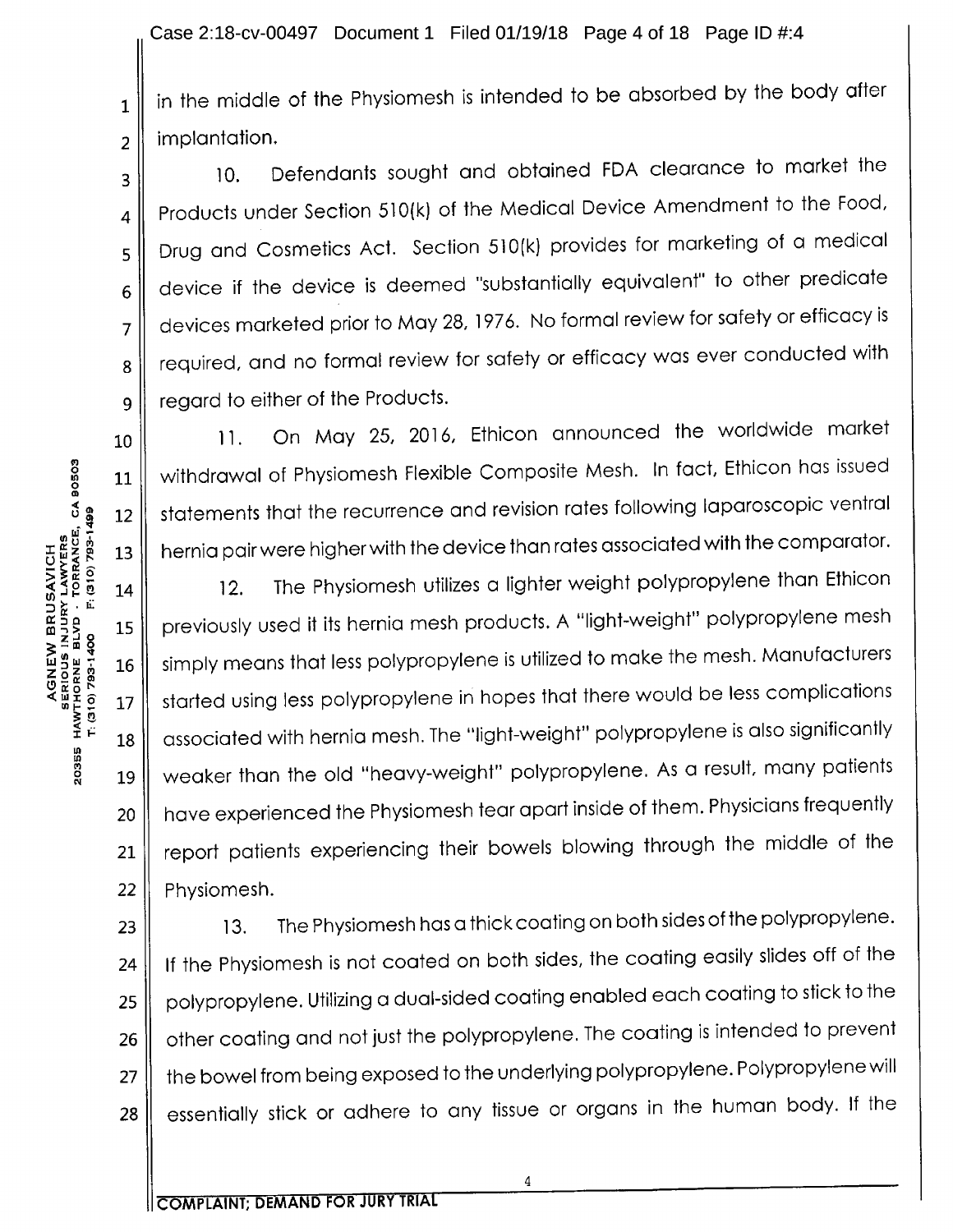Case 2:18-cv-00497 Document 1 Filed 01/19/18 Page 5 of 18 Page ID #:5

 $_1$  | polypropylene sticks to the bowel, it can cause severe injuries such as a bowel  $2 \parallel$  obstruction. However, if a mesh is coated on both sides, the mesh will not properly 3 | incorporate into the abdominal wall. The inability of the Physiomesh to properly 4 | incorporate results in the mesh free floating and moving around in the patient's 5 | abdominal cavity. Hernia recurrence, severe pain, even bowel complications are  $6 \parallel$  common in patients in which the Physiomesh fails to incorporate, including Plaintiff  $7$  SHARON SMITH.

8 || 14. Physiomesh takes less inflammation/irritation for adhesions to form <sup>9</sup> between the mesh and the bowel than it does for the mesh to incorporate into the 10 abdominal wall. Adhesions and incorporation are describing the same process, 11 || the development of internal scar tissue, occurring on opposite sides of the mesh. 12 || The bowel is much more sensitive than the abdominal wall, and as a result, scar 13 || tissue forms easier between the mesh and bowel than the mesh and abdominal

15. The Physiomesh utilizes a foil package to keep the hernia mesh sterile.<br>  $\frac{2}{36}$  15. The foil packaging of the Physiomesh is prone to excessive wrinkling, which<br>  $\frac{5}{36}$  17 weakens the sterile packaging and allo 16 | The foil packaging of the Physiomesh is prone to excessive wrinkling, which 17 || weakens the sterile packaging and allows micro perforations to form. The small  $\frac{7}{8}$  is and that form in the sterile packaging of the Physiomesh are extremely hard to<br> $\frac{8}{8}$  19 detect and greatly increase the risk that a surgeon implants a contaminated 19 || detect and greatly increase the risk that a surgeon implants a contaminated 20 || medical device. As a result, high rates of infection have been observed with the 21 || Physiomesh.

22 || 16. Defendants omitted the risks, dangers, defects, and disadvantages of 23 || the Products, and advertised, promoted, marketed, sold and distributed the 24 || Products as safe medical devices when Defendants knew or should have known 25 || that the Products were not safe for their intended purposes, and that the Products 26 || would cause, and did cause, serious medical problems, and in some patients, 27 || including Plaintiff, catastrophic injuries.

5

28 || 17. Contrary to Defendants' representations and marketing to the medical

r 0 n

0

lit <sup>2</sup>'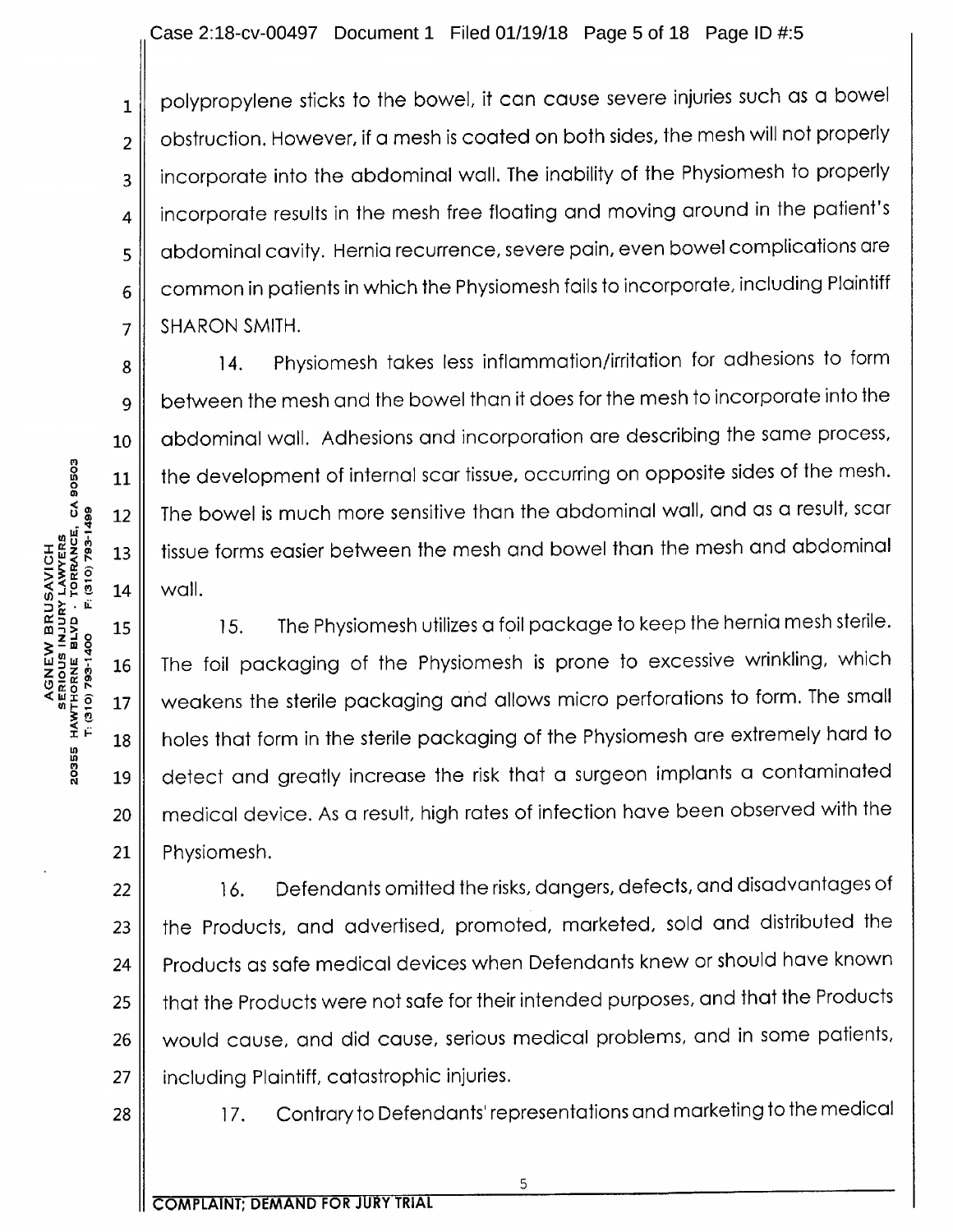### Case 2:18-cv-00497 Document 1 Filed 01/19/18 Page 6 of 18 Page ID #:6

 $_1 \parallel \,$  community and to the patients themselves, the Products have high rates of failure,  $_2$   $\parallel$  injury, and complications, fail to perform as intended, require frequent and often  $_3$   $\parallel$  debilitating re-operations, and have caused severe and irreversible injuries,  $_4 \parallel \;$  conditions, and damage, including Plaintiff, SHARON SMITH, making them defective  $\mathbf{5}$  under the law.

 $6 \parallel$  18. Defendants have underreported information about the propensity of  $7$  the Products to fail and cause injury and complications, and have made 8 | unfounded representations regarding the efficacy and safety of the Products 9 | through various means and media.

10 || 19. Defendants failed to perform proper and adequate testing and  $11$   $\parallel$  research in order to determine and evaluate the risks and benefits of the Products.

 $12$   $\parallel$  20. Defendants failed to design and establish a safe, effective procedure 13 | for removal of the Products, or to determine if a safe, effective procedure for  $14$   $\parallel$  removal of the Products exists.  $\begin{bmatrix} 1 & 0 & 0 & 0 \\ 0 & 0 & 0 & 0 \\ 0 & 0 & 0 & 0 \\ 0 & 0 & 0 & 0 \\ 0 & 0 & 0 & 0 \\ 0 & 0 & 0 & 0 \\ 0 & 0 & 0 & 0 \\ 0 & 0 & 0 & 0 \\ 0 & 0 & 0 & 0 \\ 0 & 0 & 0 & 0 \\ 0 & 0 & 0 & 0 \\ 0 & 0 & 0 & 0 \\ 0 & 0 & 0 & 0 \\ 0 & 0 & 0 & 0 \\ 0 & 0 & 0 & 0 \\ 0 & 0 & 0 & 0 \\ 0 & 0 & 0 & 0 \\ 0 & 0 & 0 &$ 

16  $\parallel~$  times relevant that do not present the same frequency or severity of risks as do the  $\mathbb{R}^{\frac{1}{\alpha}}$   $\mathbb{R}^{\frac{1}{\alpha}}_{\frac{1}{\alpha}}$   $\mathbb{R}^{\frac{1}{\alpha}}_{\frac{1}{\alpha}}$  . Products.

18 22. The Products were at all times utilized and implanted in a manner  $\begin{bmatrix} 8 & 19 \ 19 & 10 & 100 \end{bmatrix}$  foreseeable to Defendants, as Defendants generated the instructions for use, 20 created the procedures for implanting the devices, and trained implanting  $21$  | physicians.

22 || 23. Defendants provided incomplete and insufficient training and 23 | information to physicians regarding the use of the Products and the aftercare of 24 | patients implanted with the Products.

25  $\parallel$  24. The Products implanted in Plaintiff, SHARON SMITH, was in the same or  $26 \parallel$  substantially similar condition as they were when they left Defendants' possession,  $27 \parallel$  and in the condition directed by and expected by Defendants.

28 || 25. In many cases, including Plaintiff, SHARON SMITH, patients have been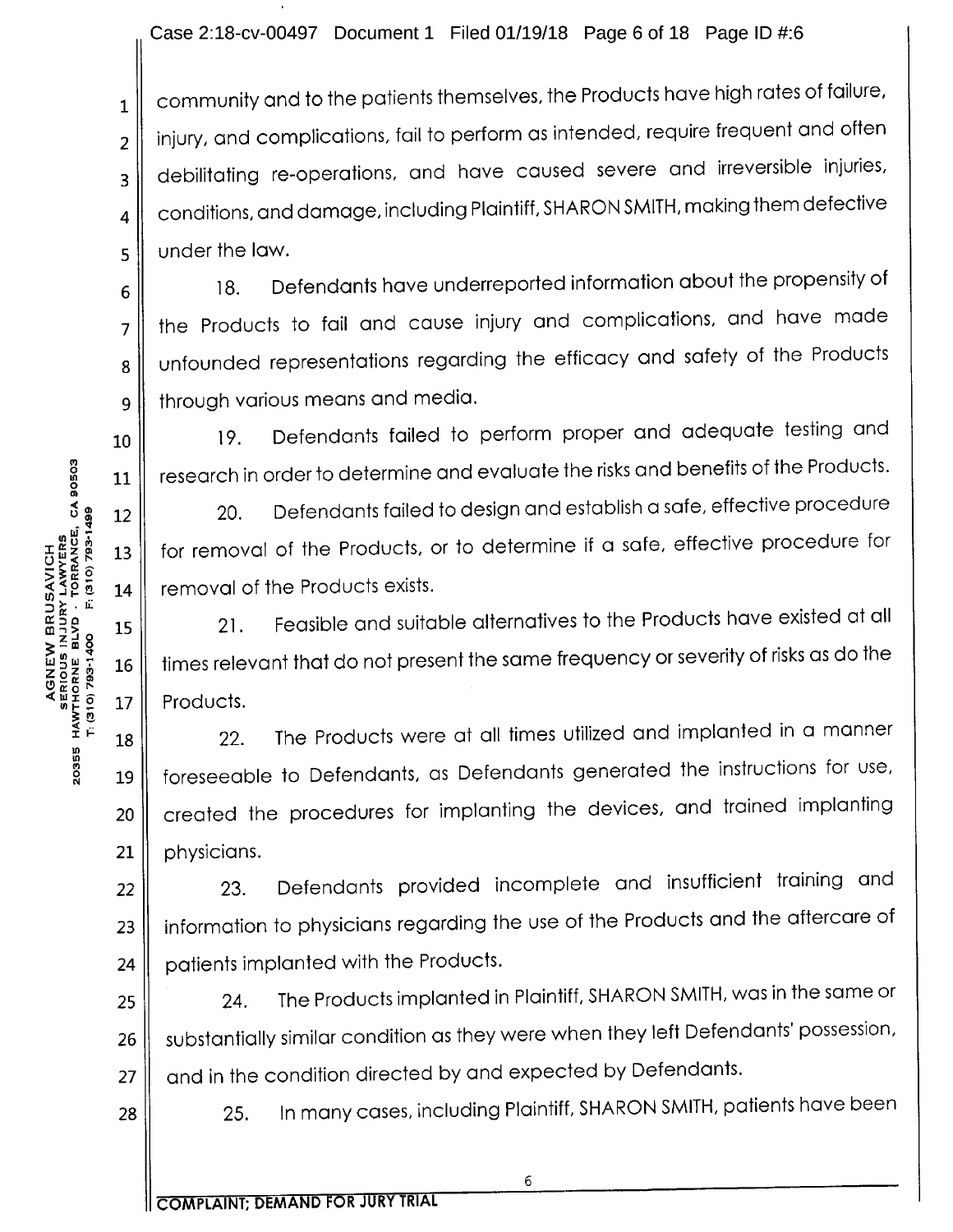Case 2:18-cv-00497 Document <sup>1</sup> Filed 01/19/18 Page 7 of 18 Page ID #:7

 $_1$  || forced to undergo and will inevitably undergo extensive medical treatment, 2 | including, but not limited to, operations to locate and remove mesh, operations to 3 || attempt repair, and nerve damage, and the use of pain control and other 4 || medications.

5 || 26. At all relevant times herein, Defendants continued to promote the  $6$  Products as safe and effective even when no clinical trials had been done  $7 \parallel$  supporting long- or short-term efficacy.

<sup>8</sup> 27. In doing so, Defendants failed to disclose the known risks and failed to 9 || warn of known or scientifically knowable dangers and risks associated with the  $10$  Products.

28. At all relevant times herein, Defendants failed to provide sufficient 12 || warnings and instructions that would have put Plaintiffs, and the general public, on 13 || notice of the dangers and adverse effects caused by implantation of the Products.

14 || 29. The Products as designed, manufactured, distributed, sold and/or 15  $\parallel$  supplied by Defendants were defective as marketed due to inadequate warnings, <sup>16</sup> instructions, labeling and/or inadequate testing in the presence of Defendants'  $17 \parallel$  knowledge of lack of safety.

 $18$   $\parallel$  30. As a result of having the Products implanted in her, Plaintiff, SHARON <sup>19</sup> SMITH, has experienced significant mental and physical pain and suffering, has 20 || sustained permanent injury, has undergone medical treatment and inevitably will 21 | undergo corrective surgery and hospitalization, has suffered financial or economic 22 | loss, including, but not limited to, obligations for medical services and expenses, lost  $23$  | income, and other damages.

### 25 FIRST CAUSE OF ACTION

### 26 FOR NEGLIGENCE

### 27 || (By Plaintiff, SHARON SMITH, Against All Defendants)

7

28 || 31. Plaintiff incorporates by reference paragraphs 1-30 of this Complaint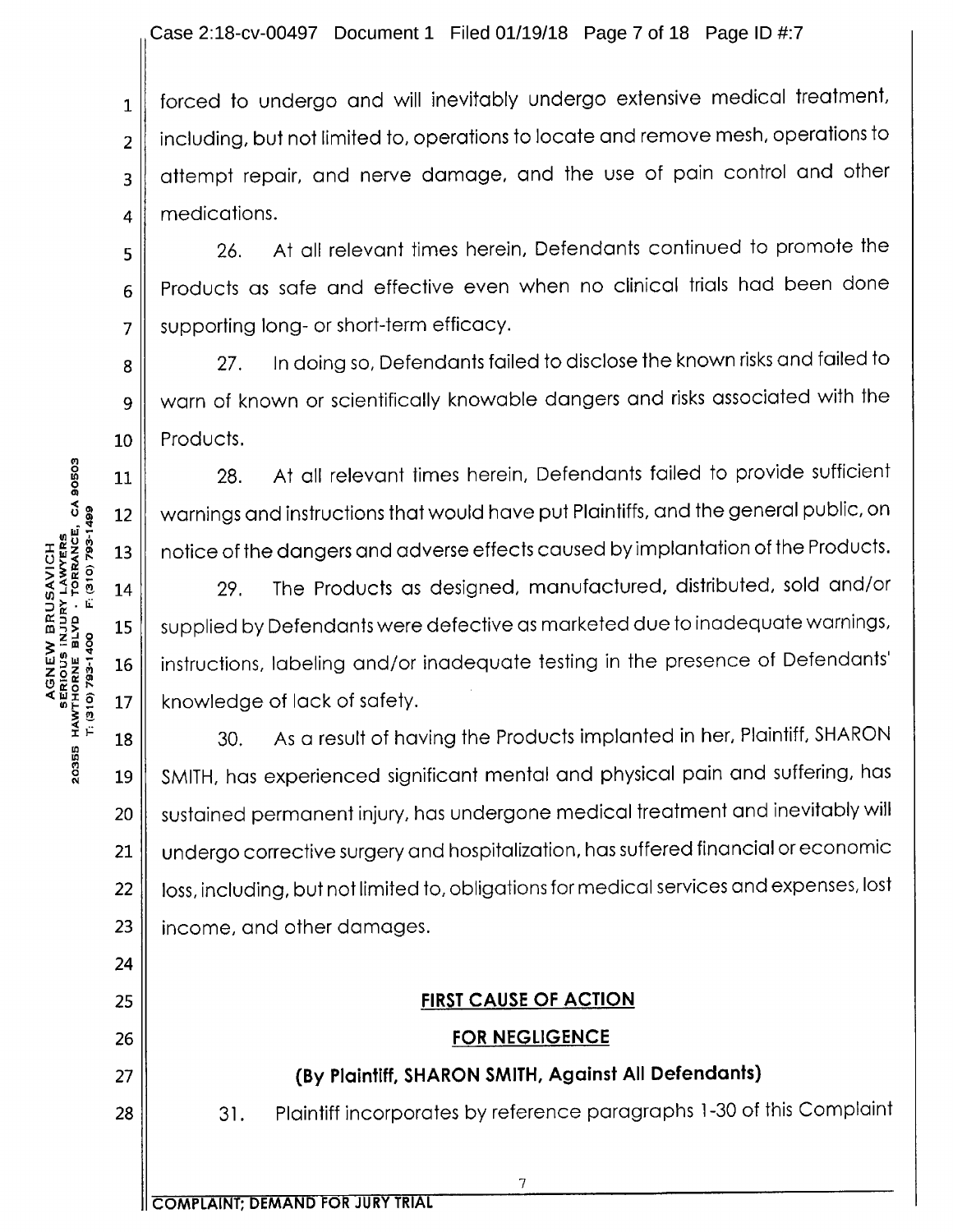Case 2:18-cv-00497 Document 1 Filed 01/19/18 Page 8 of 18 Page ID #:8

 $_1 \parallel$  as if fully set forth herein.

2

8

32. Defendants had <sup>a</sup> duty to individuals, including Plaintiff, SHARON  $_3$  | SMITH, to use reasonable care in designing, manufacturing, marketing, labeling,  $4 \parallel$  packaging and selling the Products.

5 33. Defendants were negligent in failing to use reasonable care as  $6 \parallel$  described herein in designing, manufacturing, marketing, labeling, packaging and  $7 \parallel$  selling the Products. Defendants breached their aforementioned duty by:

a. Failing to design the Products so as to avoid an unreasonable risk <sup>9</sup> of harm to persons in whom the Products were implanted, including Plaintiff;

10 **b.** Failing to manufacture the Products so as to avoid an  $11$  unreasonable risk of harm to persons in whom the Products were implanted,  $12$  | including Plaintiff;

 $\begin{array}{c} \texttt{13} \parallel \end{array}$  c. Failing to use reasonable care in the testing of the Products so  $14$   $\parallel$  as to avoid an unreasonable risk of harm to persons in whom the Products were 15 | implanted, including Plaintiff;

 $\begin{array}{ccc} 16 \end{array}$  d. Failing to use reasonable care in inspecting the Products so as  $17$  to avoid an unreasonable risk of harm to persons in whom the Products were 18 | implanted, including Plaintiff;

 $\begin{bmatrix} 9 & 10 \\ 19 & 19 \end{bmatrix}$  e. Otherwise negligently or carelessly designing, manufacturing, 20 || marketing, labeling, packaging and/or selling the Products.

21  $\parallel$  34. The reasons that Defendants' negligence caused the Products to be 22 | unreasonably dangerous and defective include, but are not limited to:

 $23$   $\parallel$  a. the dual-sided coating, preventing adequate incorporation  $24$  | inside the body and causing injuries;

25 || b. the propensities for degradation, tear, or fragmentation;

 $26$   $\parallel$  c. the inability to properly incorporate into the abdominal wall; and

27  $\parallel$  d. complete removal of the Products may not be possible and may 28 || not result in complete resolution of the complications, including pain.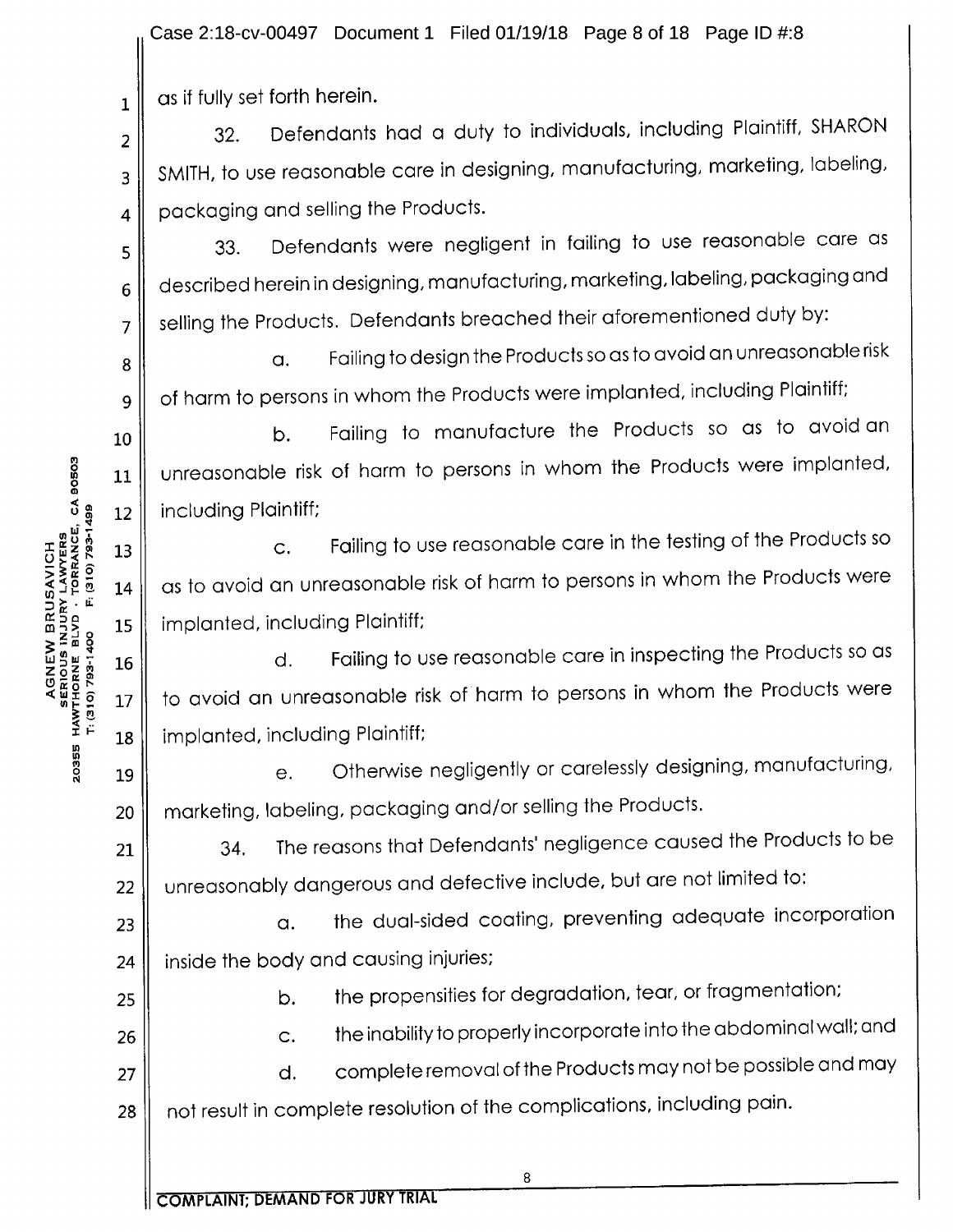|                                     |                |                                                                                      | Case 2:18-cv-00497 Document 1 Filed 01/19/18 Page 9 of 18 Page ID #:9    |  |  |  |  |
|-------------------------------------|----------------|--------------------------------------------------------------------------------------|--------------------------------------------------------------------------|--|--|--|--|
|                                     | 1              | 35.                                                                                  | Defendants also negligently failed to warn or instruct Plaintiff, and/or |  |  |  |  |
|                                     | $\overline{2}$ | her health care providers, of subjects including, but not limited to, the following: |                                                                          |  |  |  |  |
|                                     | 3              | a.                                                                                   | the Products' propensities to contract, retract, and/or shrink           |  |  |  |  |
|                                     | 4              | inside the body;                                                                     |                                                                          |  |  |  |  |
|                                     | 5              | b.                                                                                   | tear,<br>degradation,<br>or.<br>for<br>propensities<br>Products'<br>the  |  |  |  |  |
|                                     | 6              | fragmentation;                                                                       |                                                                          |  |  |  |  |
|                                     | 7              | C.                                                                                   | the Products' inability to properly incorporate into the abdominal       |  |  |  |  |
|                                     | 8              | wall;                                                                                |                                                                          |  |  |  |  |
|                                     | 9              | C.                                                                                   | the rate and manner of mesh erosion or extrusion;                        |  |  |  |  |
|                                     | 10             | d.                                                                                   | The risk of chronic inflammation resulting from the Products;            |  |  |  |  |
|                                     | 11             | е.                                                                                   | the risk of chronic infections resulting from the Products;              |  |  |  |  |
| CA 90503                            | 12             | f.                                                                                   | the risk of permanent scarring as a result of the Products;              |  |  |  |  |
| TORRANCE,                           | 13             | g.                                                                                   | the risk of recurrent and intractable pain resulting from the            |  |  |  |  |
| F: (310) 793-1499<br>$\overline{1}$ | 14             | Products;                                                                            |                                                                          |  |  |  |  |
|                                     | 15             | h.                                                                                   | the need for corrective or revision surgery to adjust or remove          |  |  |  |  |
| $\frac{8}{9}$                       | 16             | the Products;                                                                        |                                                                          |  |  |  |  |
| <b>HARNE</b><br>ERIOU               | 17             |                                                                                      | the severity of complications that could arise as a result of            |  |  |  |  |
| SE<br>HAWTH<br>T: (310)             | 18             | implantation of the Products;                                                        |                                                                          |  |  |  |  |
| 20355                               | 19             | j.                                                                                   | the hazards associated with the Products;                                |  |  |  |  |
|                                     | 20             | k.                                                                                   | the Products' defects described herein;                                  |  |  |  |  |
|                                     | 21             | I.                                                                                   | hernia repair using the Products is no more effective than               |  |  |  |  |
|                                     | 22             | feasible available alternatives;                                                     |                                                                          |  |  |  |  |
|                                     | 23             | m.                                                                                   | treatment of hernias with the Products exposes patients to               |  |  |  |  |
|                                     | 24             |                                                                                      | greater risk than feasible available alternatives;                       |  |  |  |  |
|                                     | 25             | n.                                                                                   | treatment of hernias with the Products makes future surgical             |  |  |  |  |
|                                     | 26             |                                                                                      | repair more difficult than feasible available alternatives;              |  |  |  |  |
|                                     | 27             | О.                                                                                   | use of the Products puts the patient at greater risk of requiring        |  |  |  |  |
|                                     | 28             |                                                                                      | additional surgery than feasible available alternatives;                 |  |  |  |  |
|                                     |                |                                                                                      |                                                                          |  |  |  |  |
|                                     |                |                                                                                      | 9                                                                        |  |  |  |  |

**COMPLAINT; DEMAND FOR JURY TRIAL**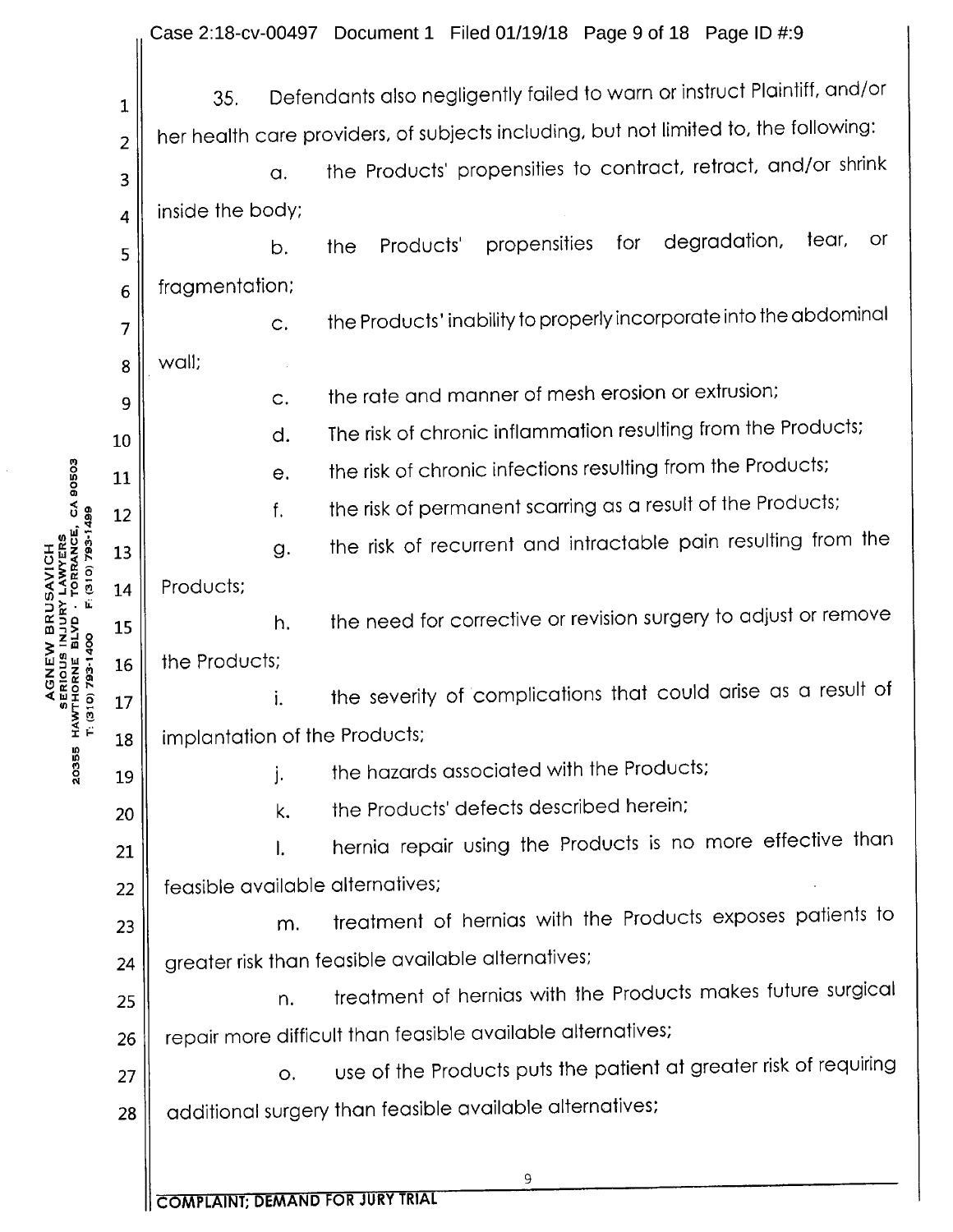$_1$  || p. removal of the Products due to complications may involve  $_2$   $\parallel$  multiple surgeries and may significantly impair the patient's quality of life; and

 $_3$   $\parallel$  and may complete removal of the Products may not be possible and may  $_4$   $\parallel$  not result in complete resolution of the complications, including pain.

1  $\frac{1}{5}$  36. As a direct and proximate result of Defendants' negligence, Plaintiff,  $6$  SHARON SMITH, has experienced significant mental and physical pain and 7 || suffering, has sustained permanent injury, has undergone medical treatment and 8 | will undergo inevitable corrective surgery and hospitalization, has suffered financial or economic loss, including, but not limited to, obligations for medical services and 10 || expenses, lost income, and other damages.

# 12 SECOND CAUSE OF ACTION

# 13 || **FOR STRICT LIABILITY – DESIGN DEFECT**

# 14 || (By Plaintiff, SHARON SMITH, Against All Defendants)

COR SIRICT LIABILITY - DESIGN DEFECT<br>
STRIPS 13<br>  $\frac{1}{2}$ <br>  $\frac{1}{2}$ <br>  $\frac{1}{2}$ <br>  $\frac{1}{2}$ <br>  $\frac{1}{2}$ <br>  $\frac{1}{2}$ <br>  $\frac{1}{2}$ <br>  $\frac{1}{2}$ <br>  $\frac{1}{2}$ <br>  $\frac{1}{2}$ <br>  $\frac{1}{2}$ <br>  $\frac{1}{2}$ <br>  $\frac{1}{2}$ <br>  $\frac{1}{2}$ <br>  $\frac{1}{2}$ <br>  $\frac{1}{2$  $16 \parallel$  as if fully set forth herein.

1 17  $\parallel$  38. The Products implanted in Plaintiff, SHARON SMITH, were not reasonably  $18 \parallel$  safe for their intended uses and were defective as described herein with respect 19  $\parallel$  to their design. As previously stated, the Products' design defects include, but are 20 || not limited to:

 $21$   $\parallel$  a. the design of the Products' dual-sided coating, preventing  $22 \parallel$  adequate incorporation inside the body and causing injuries;

23 **b.** the design of the Products' propensities for degradation, tear, or 24 fragmentation;

25 **c.** the design of the Products' inability to properly incorporate into 26 || the abdominal wall; and

27  $\parallel$  d. the design of the Products' wherein complete removal of the 28 | Products may not be possible and may not result in complete resolution of the

ft) 0

COMPLAINT; DEMAND FOR JURY TRIAL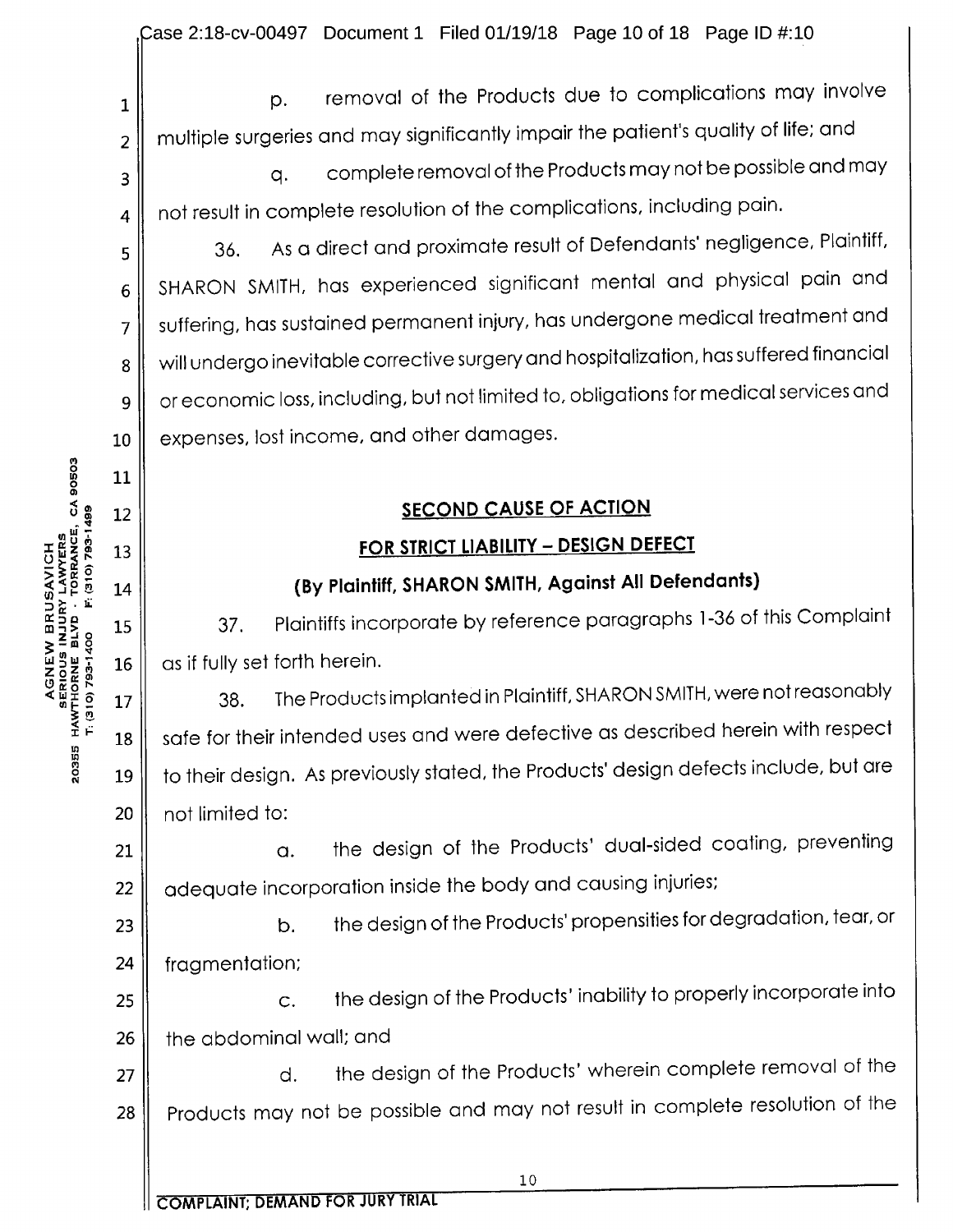Case 2:18-cv-00497 Document <sup>1</sup> Filed 01/19/18 Page 11 of 18 Page ID #:11

 $_1 \parallel$  complications, including pain.

 $2 \parallel$  39. As a direct and proximate result of the Products' aforementioned 3 || defects as described herein, Plaintiff, SHARON SMITH, has experienced significant  $_4 \parallel$  mental and physical pain and suffering, has sustained permanent injury, has 5 || undergone medical treatment and will undergo inevitable corrective surgery and  $6 \parallel$  hospitalization, has suffered financial or economic loss, including, but not limited to,  $7 \parallel$  obligations for medical services and expenses, lost income, and other damages.  $8$   $\parallel$  40. Defendants are strictly liable to Plaintiffs for designing, manufacturing, <sup>9</sup> marketing, labeling, packaging and selling <sup>a</sup> defective product.

# 11 || THIRD CAUSE OF ACTION

# 12 || FOR STRICT LIABILITY – MANUFACTURING DEFECT

 $\begin{bmatrix} 2 & 12 \ \frac{1}{2} & 13 \ \frac{2}{2} & 14 \end{bmatrix}$  (By Plaintiff, SHARON SMITH, Against All Defendants)<br>  $\begin{bmatrix} 2 & 14 \ \frac{1}{2} & 14 \end{bmatrix}$  41. Plaintiffs incorporate by reference paragraphs 1-40 of 14 || 41. Plaintiffs incorporate by reference paragraphs 1-40 of this Complaint  $15$   $\parallel$  as if fully set forth herein.

 $\begin{bmatrix} 3 & -2 \ 3 & 16 \ \frac{1}{2} & 17 \ \frac{1}{2} & 18 \ \frac{1}{2} & 18 \ \frac{1}{2} & 18 \ \frac{1}{2} & 18 \ \frac{1}{2} & 19 \ \frac{1}{2} & 19 \ \frac{1}{2} & 19 \ \frac{1}{2} & 19 \ \frac{1}{2} & 19 \ \frac{1}{2} & 19 \ \frac{1}{2} & 19 \ \frac{1}{2} & 19 \ \frac{1}{2} & 19 \ \frac{1}{2} & 19 \ \frac{1}{2} & 19 \ \frac{1}{2} &$  $27 \parallel$  safe for their intended uses and were defective as described herein as a matter of 18 | law with respect to their manufacture, in that they deviated materially from <sup>19</sup> Defendants' design and manufacturing specifications in such <sup>a</sup> manner as to pose 20 || unreasonable risks of serious bodily harm to said Plaintiff.

21 || 43. As a direct and proximate result of the Products' aforementioned 22 | defects as described herein, Plaintiffs have experienced significant mental and 23 | physical pain and suffering, has sustained permanent injury, has undergone <sup>24</sup> medical treatment and corrective surgery and hospitalization, has suffered 25 | financial or economic loss, including, but not limited to, obligations for medical 26 | services and expenses, lost income, and other damages.

27  $\parallel$  44. Defendants are strictly liable to Plaintiffs for designing, manufacturing, 28 | marketing, labeling, packaging and selling a defective product.

0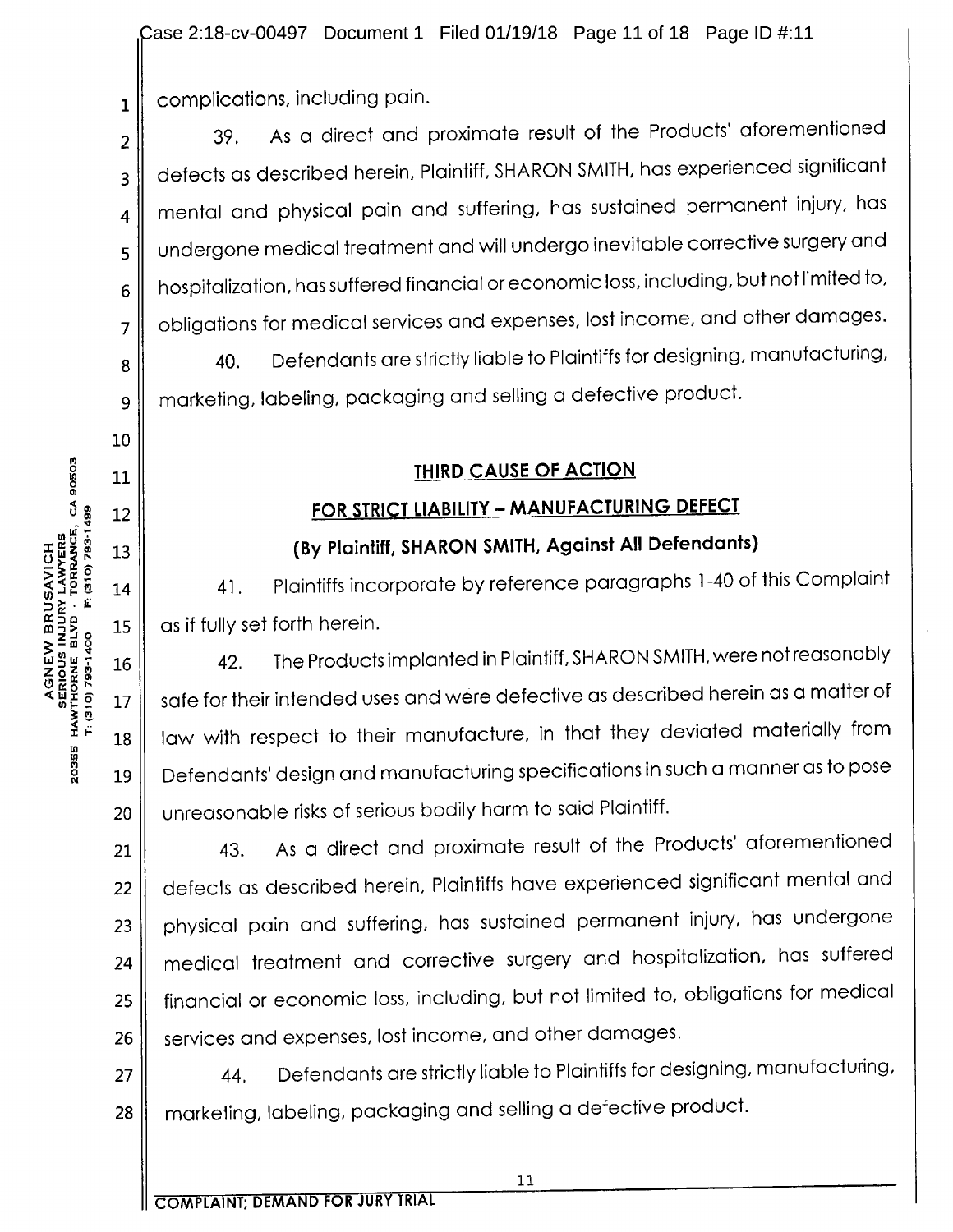|                                                       |                |                                                                                    | Case 2:18-cv-00497 Document 1 Filed 01/19/18 Page 12 of 18 Page ID #:12 |  |  |  |
|-------------------------------------------------------|----------------|------------------------------------------------------------------------------------|-------------------------------------------------------------------------|--|--|--|
|                                                       | 1              | <b>FOURTH CAUSE OF ACTION</b>                                                      |                                                                         |  |  |  |
|                                                       | 2              | FOR STRICT LIABILITY - FAILURE TO WARN                                             |                                                                         |  |  |  |
|                                                       | 3              | (By Plaintiff, SHARON SMITH, Against All Defendants)                               |                                                                         |  |  |  |
|                                                       | 4              | Plaintiff incorporates by reference paragraphs 1-44 of this Complaint<br>45.       |                                                                         |  |  |  |
|                                                       | 5              | as if fully set forth herein.                                                      |                                                                         |  |  |  |
|                                                       | 6              | The Products implanted in Plaintiff were not reasonably safe for their<br>46.      |                                                                         |  |  |  |
|                                                       | $\overline{7}$ | intended uses and were defective as described herein as a matter of law due to     |                                                                         |  |  |  |
|                                                       | 8              | their lack of appropriate and necessary warnings. Specifically, Defendants did not |                                                                         |  |  |  |
|                                                       | 9              | provide sufficient or adequate warnings regarding, among other subjects:           |                                                                         |  |  |  |
| CA 90503<br><b>6671-562 (018)</b><br><b>TORRANCE,</b> | 10             | a.                                                                                 | the Products' propensities to contract, retract, and/or shrink          |  |  |  |
|                                                       | 11             | inside the body;                                                                   |                                                                         |  |  |  |
|                                                       | 12             | b.                                                                                 | degradation,<br>for<br>tear,<br>Products'<br>propensities<br>or<br>the  |  |  |  |
|                                                       | 13             | fragmentation;                                                                     |                                                                         |  |  |  |
|                                                       | 14             | C.                                                                                 | the Products' inability to properly incorporate into the abdominal      |  |  |  |
|                                                       | 15             | wall;                                                                              |                                                                         |  |  |  |
|                                                       | 16             | C.                                                                                 | the rate and manner of mesh erosion or extrusion;                       |  |  |  |
|                                                       | 17             | d.                                                                                 | The risk of chronic inflammation resulting from the Products;           |  |  |  |
| Z<br>I⊢                                               | 18             | е.                                                                                 | the risk of chronic infections resulting from the Products;             |  |  |  |
| 20355                                                 | 19             | f.                                                                                 | the risk of permanent scarring as a result of the Products;             |  |  |  |
|                                                       | 20             | g.                                                                                 | the risk of recurrent and intractable pain resulting from the           |  |  |  |
|                                                       | 21             | Products;                                                                          |                                                                         |  |  |  |
|                                                       | 22             | h.                                                                                 | the need for corrective or revision surgery to adjust or remove         |  |  |  |
|                                                       | 23             | the Products;                                                                      |                                                                         |  |  |  |
|                                                       | 24             | i.                                                                                 | the severity of complications that could arise as a result of           |  |  |  |
|                                                       | 25             | implantation of the Products;                                                      |                                                                         |  |  |  |
|                                                       | 26             | j.                                                                                 | the hazards associated with the Products;                               |  |  |  |
|                                                       | 27             | k.                                                                                 | the Products' defects described herein;                                 |  |  |  |
|                                                       | 28             | Ι.                                                                                 | hernia repair using the Products is no more effective than              |  |  |  |
|                                                       |                |                                                                                    | 12                                                                      |  |  |  |
|                                                       |                |                                                                                    |                                                                         |  |  |  |

u<br>a<br>a<br>a<br>a n a n<br>Pa n ∡ **ZON<br>SRIORN<br>DRN<br>CORN**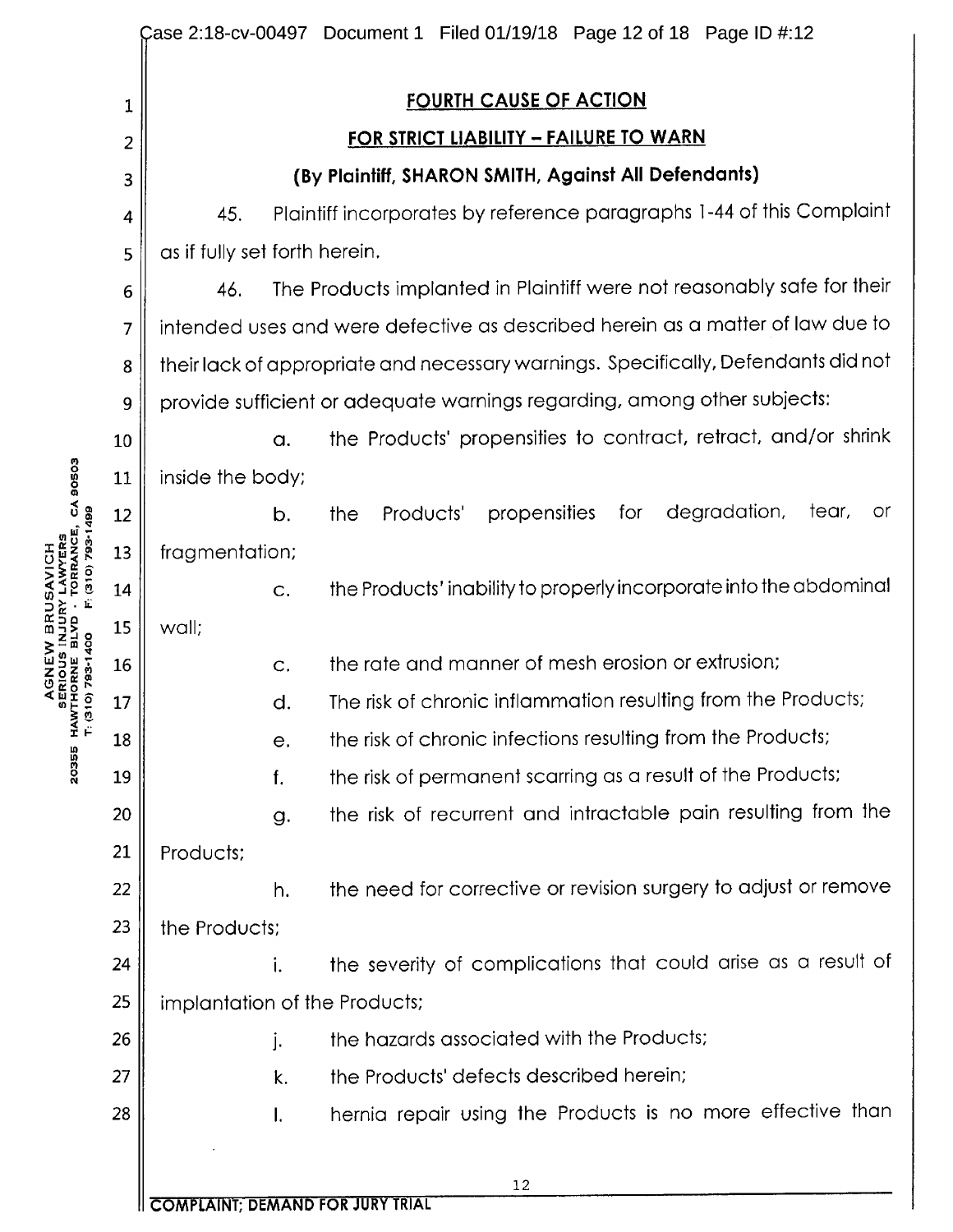2:18-cv-00497 Document 1 Filed 01/19/18 Page 13 of 18 Page ID #:13

 $_1$  | feasible available alternatives;

 $2 \parallel$  m. treatment of hernias with the Products exposes patients to 3 || greater risk than feasible available alternatives;

 $\parallel$  all **n.** treatment of hernias with the Products makes future surgical 5 | repair more difficult than feasible available alternatives;

<sup>6</sup> o. use of the Products puts the patient at greater risk of requiring 7 || additional surgery than feasible available alternatives;

8 || P. removal of the Products due to complications may involve <sup>9</sup> multiple surgeries and may significantly impair the patient's quality of life; and

 $10$   $\parallel$  q. complete removal of the Products may not be possible and may 11 || not result in complete resolution of the complications, including pain.

12 || 47. As a direct and proximate result of the Products' aforementioned 13 || defects as described herein, Plaintiff, has experienced significant mental and 14 physical pain and suffering, has sustained permanent injury, has undergone <sup>15</sup> medical treatment and corrective surgery and hospitalization, has suffered 16 || financial or economic loss, including, but not limited to, obligations for medical 17 services and expenses, lost income, and other damages.

<sup>18</sup> 48. Defendants are strictly liable to Plaintiffs for designing, manufacturing, example.<br>2 19 marketing, labeling, packaging and selling a defective product.

### 21 FIFTH CAUSE OF ACTION

### 22 FOR BREACH OF EXPRESS WARRANTY

### 23 || (By Plaintiff, SHARON SMITH, Against All Defendants)

24 || 49. Plaintiff incorporates by reference paragraphs 1-48 of this Complaint  $25$  | as if fully set forth herein.

26 || 50. Defendants made assurances as described herein to the general 27 || public, hospitals and health care professionals that the Products were safe and  $28$   $\parallel$  reasonably fit for their intended purposes.

20

 $\ddot{\mathbf{0}}$ 

COMPLAINT; DEMAND FOR JURY TRIAL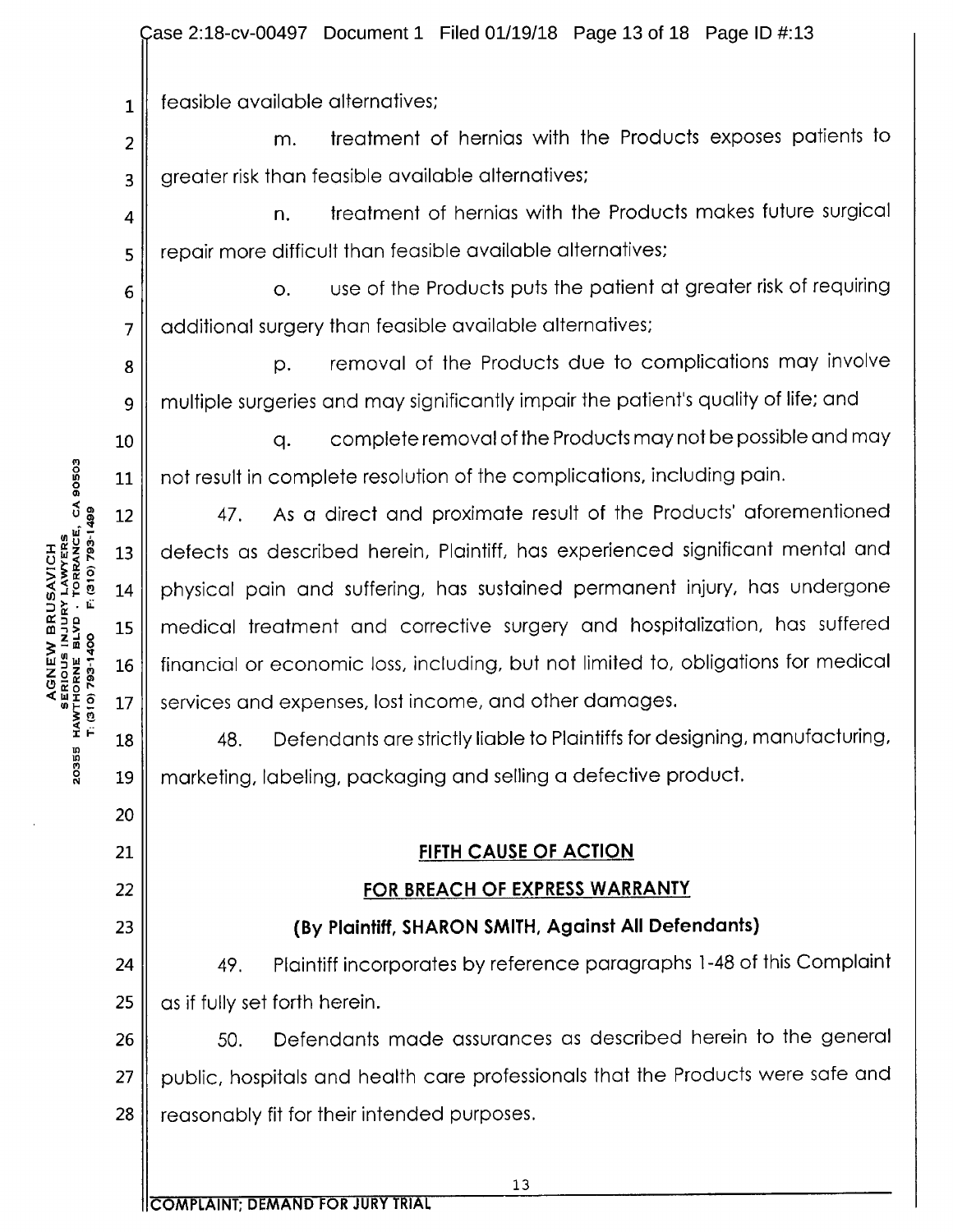1 51. Plaintiff and/or her healthcare provider chose the Product based upon  $2 \parallel$  Defendants' warranties and representations as described herein regarding the  $3 \parallel$  safety and fitness of the Products.

4 | 52. Plaintiff, SHARON SMITH, individually and/or by and through her  $_5$  | physician, reasonably relied upon Defendants' express warranties and guarantees that the Products were safe, merchantable, and reasonably fit for their intended  $7$  | purposes.

8 || 53. Defendants breached these express warranties because the Products <sup>9</sup> implanted in Plaintiff, SHARON SMITH, were unreasonably dangerous and defective 10 || as described herein and not as Defendants had represented.

 $11$   $\parallel$  54. Defendants' breach of their express warranties resulted in the  $_{12}$   $\parallel$  implantation of unreasonably dangerous and defective product in Plaintiff's body,

gives a transition of the said Plaintiff's health and safety in jeopardy.<br>
See 5<br>
14.th safety in 14.th same said Plaintiff's health and safety in jeopardy.<br>
14.th safety in 15.th same same same same same safety in the sam 14 || 55. As a direct and proximate result of Defendants' breach of the  $\begin{array}{ll}\n\texttt{5.3g}\n\texttt{2.4g}\n\texttt{3.5g}\n\texttt{4.5g}\n\texttt{5.6g}\n\texttt{5.7h}\n\texttt{6.7h}\n\texttt{7.7h}\n\texttt{8.8g}\n\texttt{9.7h}\n\texttt{10.7h}\n\texttt{11.7h}\n\texttt{12.7h}\n\texttt{13.7h}\n\texttt{14.7h}\n\texttt{15.7h}\n\texttt{16.7h}\n\texttt{17.7h}\n\texttt{17.7h}\n\texttt{18.7h}\n\texttt$ 16 physical pain and suffering, has sustained permanent injury, has undergone 17 || medical treatment and corrective surgery and hospitalization, has suffered 18 | financial or economic loss, including, but not limited to, obligations for medical 19 || services and expenses, lost income, and other damages.

### 21 SIXTH CAUSE OF ACTION

### 22 || **FOR BREACH OF IMPLIED WARRANTY**

## 23 || (By Plaintiff, SHARON SMITH, Against All Defendants)

24 | 56. Plaintiffs incorporate by reference paragraphs 1-55 of this Complaint  $25$  | as if fully set forth herein.

26 || 57. Defendants' impliedly warranted that the Products were merchantable 27 || and were fit for the ordinary purposes for which they were intended.

28 || 58. When the Products were implanted in Plaintiff to treat her incisional

6

O  $\ddot{\mathbf{0}}$ 

w

0 7

 $\ddot{\phantom{1}}$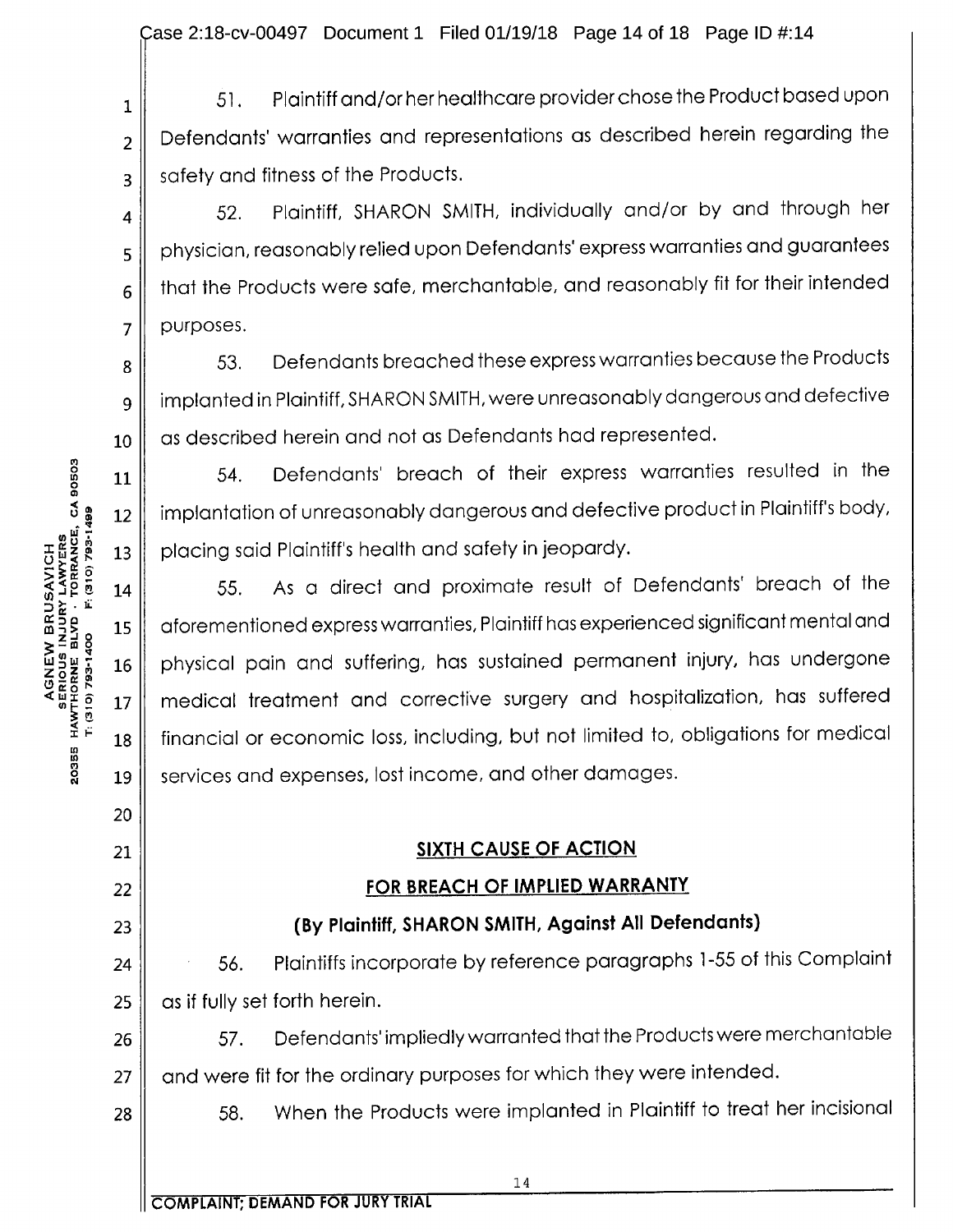Case 2:18-cv-00497 Document 1 Filed 01/19/18 Page 15 of 18 Page ID #:15

 $_1$  | hernia, the Products were being used for the ordinary purposes for which they were  $2 \parallel$  intended.

 $3 \parallel$  59. Plaintiff, individually and/or by and through her physician, relied upon 4 | Defendants' implied warranties of merchantability in consenting to have the  $\mathbf{5}$  | Products implanted in her.

 $6$  60. Defendants breached these implied warranties of merchantability 7 || because the Products implanted in Plaintiff were neither merchantable nor suited 8 for their intended uses as warranted.

9 61. Defendants' breach of its implied warranties resulted in the 10 | implantation of unreasonably dangerous and defective products in Plaintiff's body, 11 | placing Plaintiff's health and safety in jeopardy.

62. As <sup>a</sup> direct and proximate result of Defendants' breach of the 13 | aforementioned implied warranties, Plaintiff has experienced significant mental 14 and physical pain and suffering, has sustained permanent injury, has undergone 15 | medical treatment and corrective surgery and hospitalization, has suffered 16 | financial or economic loss, including, but not limited to, obligations for medical 17 || services and expenses, lost income, and other damages.

### 19 || ALLEGATIONS IN SUPPORT OF PUNITIVE DAMAGES

20 || 63. Plaintiffs incorporate by reference paragraphs 1-62 of this Complaint  $21 \parallel$  as if fully set forth herein.

22 || 64. Defendants sold the Products to Plaintiffs' healthcare providers and 23 | other healthcare providers throughout the United States without doing adequate  $24$   $\parallel$  testing to ensure that the Product was reasonably safe.

25  $\parallel$  65. Defendants sold the Products to Plaintiffs' health care providers and 26 | other health care providers throughout the United States in spite of their knowledge 27 | of the Products' propensity for tearing and fragmentation and the Products' 28 || inability to properly incorporate into the abdominal wall, thereby causing severe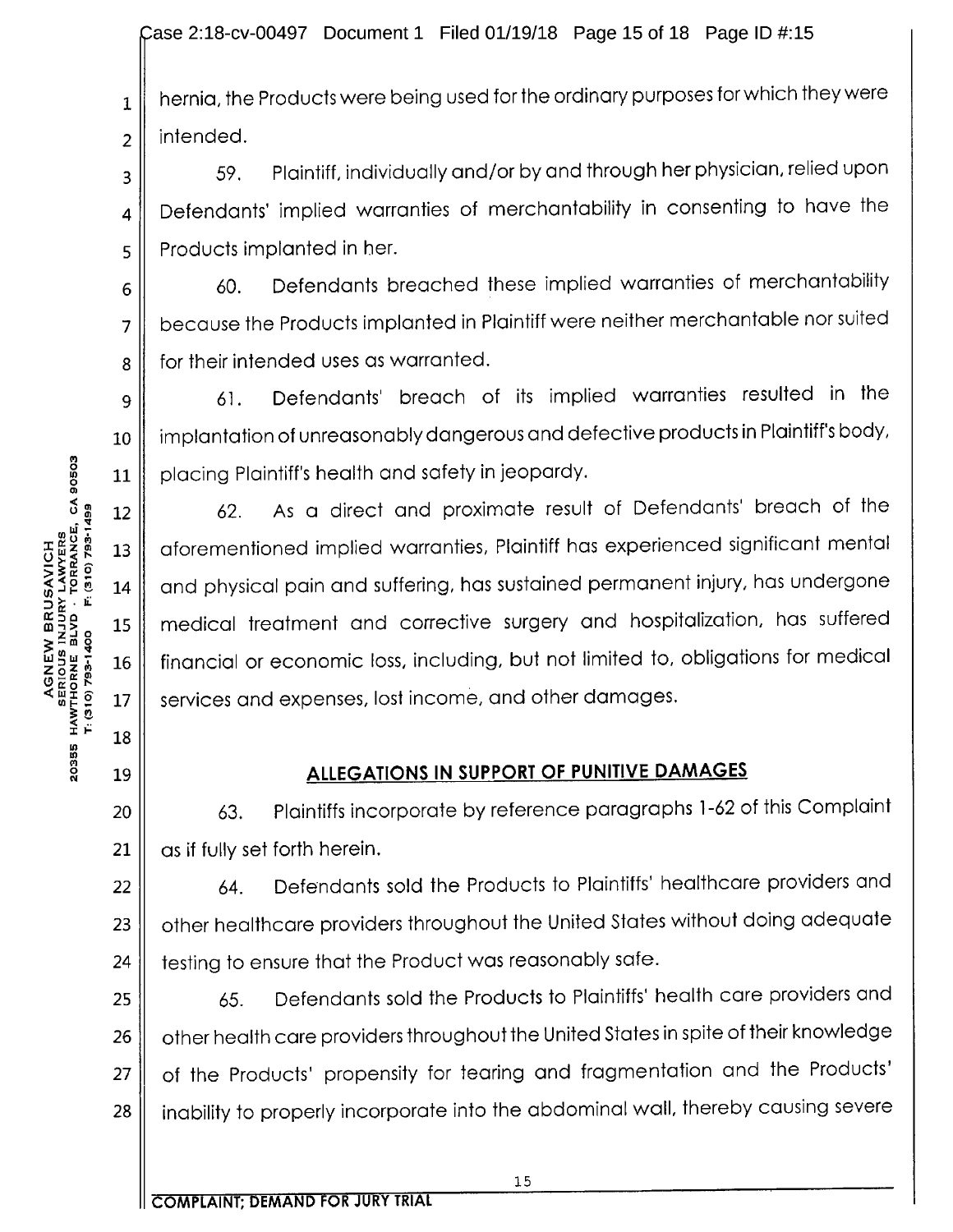ease 2:18-cv-00497 Document 1 Filed 01/19/18 Page 16 of 18 Page ID #:16

 $_1$  | and debilitating injuries suffered by Plaintiff and numerous other people.

 $2 \parallel$  66. Defendants ignored reports from patients and health care providers 3 || throughout the United States and elsewhere of the Products' failures to perform as  $4 \parallel$  intended, which lead to the severe and debilitating injuries suffered by Plaintiff and 5 || numerous other people. Rather than doing adequate testing to determine the  $6 \parallel$  cause of these injuries, or to rule out the Products' designs or the processes by which 7 | the Products are manufactured as the cause of these injuries, Defendants chose 8 | instead to continue to market and sell the Products as safe and effective.

II 9 || 67. Defendants knew the Products were unreasonably dangerous in light 10 | of their risks of failure, pain and suffering, loss of life's enjoyment, remedial surgeries  $11$   $\parallel$  and treatments in an effort to cure the conditions proximately related to the use of 12 | the Products, as well as other severe and personal injuries which were permanent 13  $\parallel$  and lasting in nature.

14 || 68. Defendants withheld material information from the medical 15 | community and the public in general, including Plaintiffs, regarding the safety and 16 || efficacy of the Product.

17  $\parallel$  69. Defendants knew and recklessly disregarded the fact that the Products 18 | caused debilitating and potentially life altering complications with greater 19 || frequency than feasible alternative methods and/or products used to treat an 20 | incisional hernia.

II 21 || 70. Defendants misstated and misrepresented data and continue to 22 || misrepresent data so as to minimize the perceived risk of injuries caused by the  $23$  | Products.

24 || 71. Notwithstanding the foregoing, Defendants continue to aggressively 25 || market the Products to consumers, without disclosing the true risks associated with  $26$  | the Products.

 $27$   $\parallel$  72. Defendants knew of the Products' defective and unreasonably 28 | dangerous nature, but continue to manufacture, market, distribute, and sell the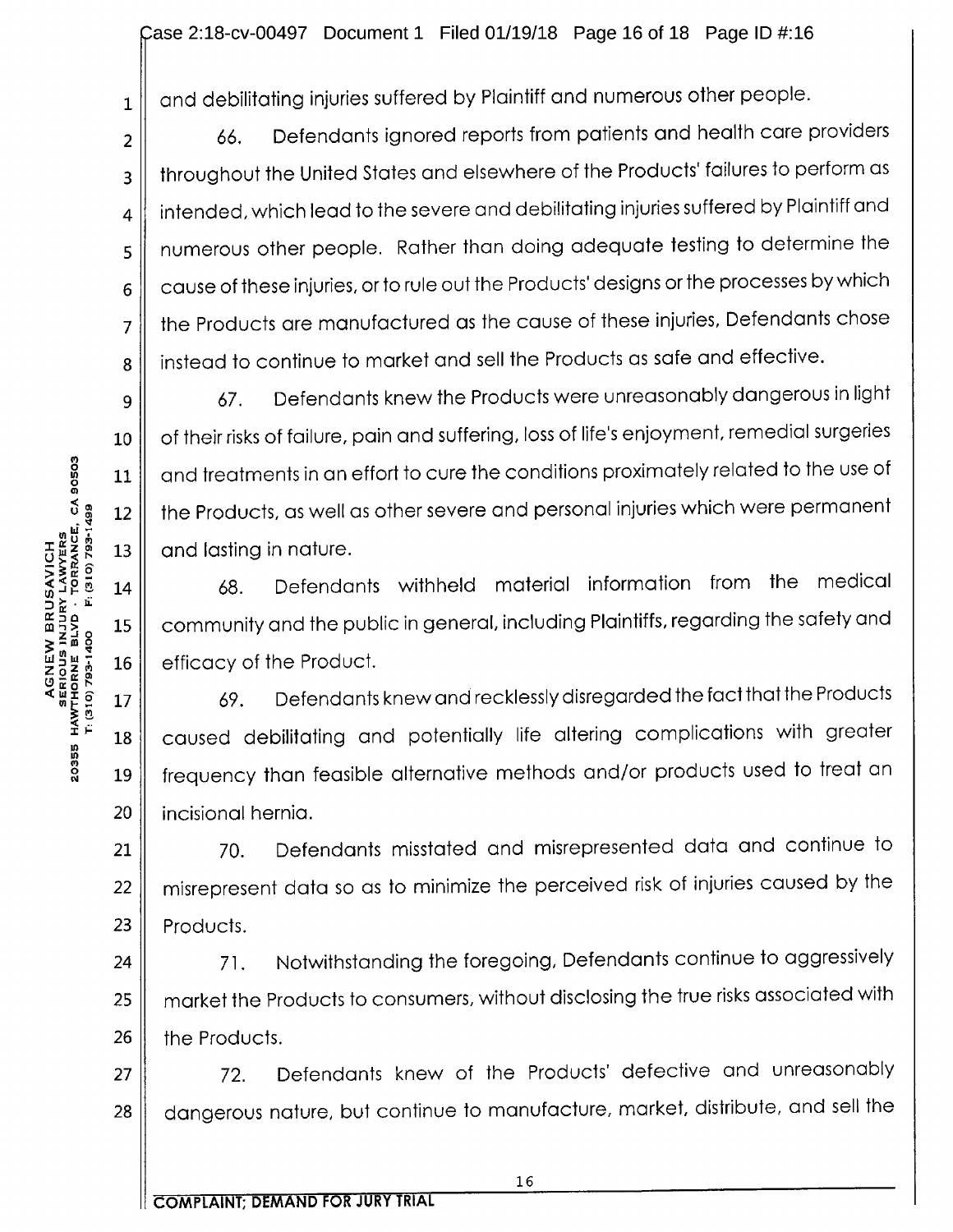$\parallel$  $_1 \parallel$  Product so as to maximize sales and profits at the expense of the health and safety of the public, including Plaintiffs.

73. Defendants continue to conceal and/or fail to disclose to the public,  $_4$   $\parallel$  including Plaintiffs, the serious complications associated with the use of the Products  $_5$  | to ensure continued and increased sales of the Products.

 $6 \parallel$  74. Defendants' conduct as described herein shows willful misconduct,  $7 \parallel$  malice, fraud, wantonness, oppression, or that entire want of care which raises the 8 | presumption of conscious indifference to consequences, thereby justifying an 9 award of punitive damages.

I!  $_{10}\parallel$  WHEREFORE, Plaintiffs demand a trial by jury, judgment against Defendants

# 12 || FIRST, SECOND, THIRD, FOURTH, FIFTH, AND SIXTH CAUSES OF ACTION:

 $x_1$  1. Compensatory damages to Plaintiffs for past, present, and future 14 | damages, including, but not limited to, pain and suffering for severe and 15 | permanent personal injuries sustained by Plaintiffs, health and medical care costs,  $16$   $\parallel$  together with interest and costs as provided by law;

- 17 || 2. Restitution and disgorgement of profits;
- 18 || 3. Reasonable attorneys' fees;
- 19  $\parallel$  4. The costs of these proceedings;
- 20 || 5. All ascertainable economic damages;
- 21 | 6. Punitive damages;

 $22$   $\parallel$   $\qquad$  7. Such other and further relief as the Court deems just and proper.

17

23 || PLAINTIFFS HEREBY DEMAND JURY TRIAL

25 DATED: December  $26$ , 2017 **AGNEW**BRUSAVICH

A Professional Corporation 27  $\parallel$  by:

BRUCE M. BRUSAVICH <sup>28</sup> ALEXANDER B. BORIS Attorneys for Plaintiffs

COMPLAINT; DEMAND FOR JURY TRIAL

 $\begin{array}{cc} 0 & 11 \end{array}$  for: w Ej ne<br>Zee<br>De zig 20355

2

3

II

24